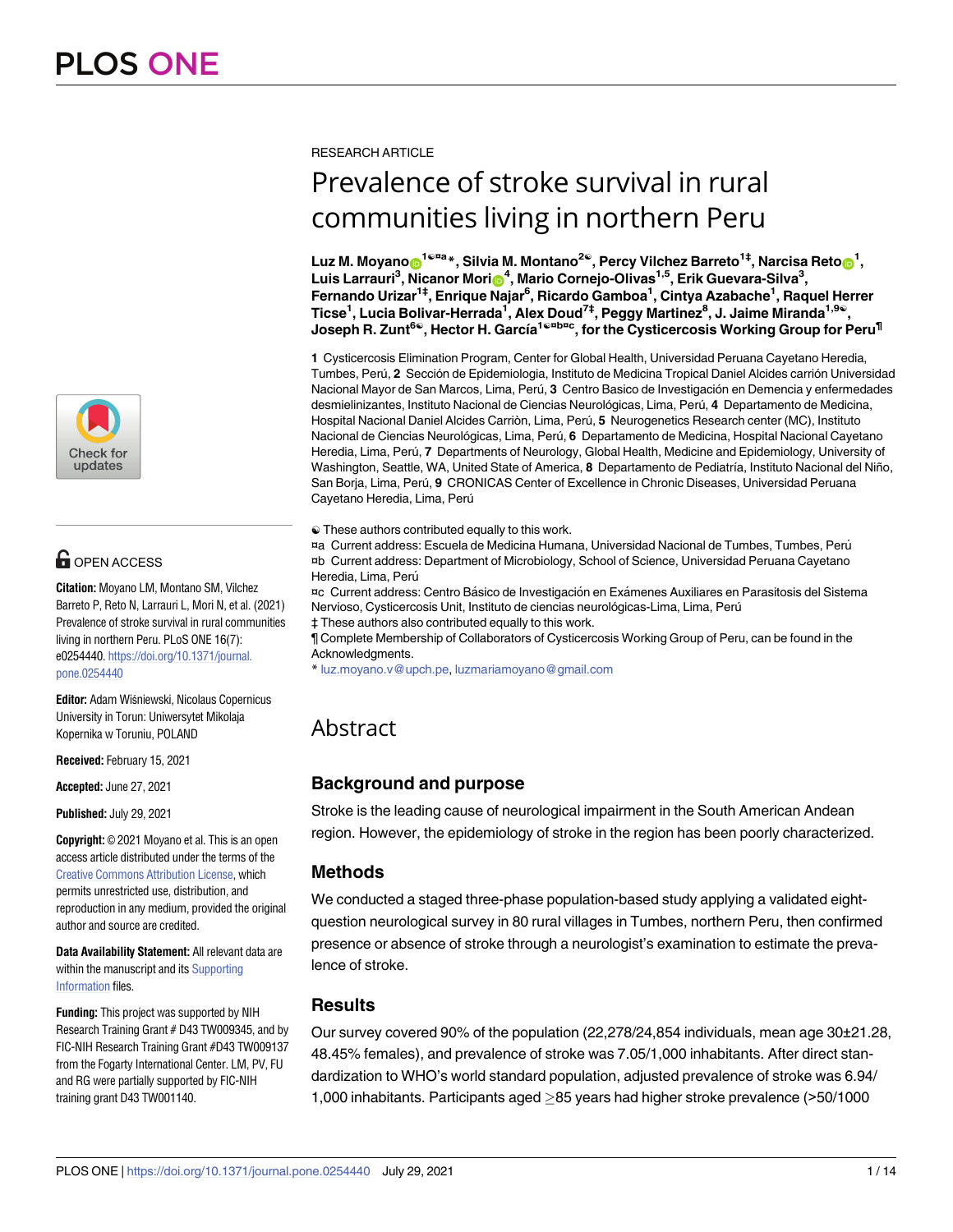<span id="page-1-0"></span>**Competing interests:** The authors have declared that no competing interests exist.

inhabitants) compared to other stratified ages, and some unusual cases of stroke were found among individuals aged 25–34 years. The lowest age reported for a first stroke event was 16.8 years. High blood pressure (aPR 4.2 [2.7–6.4], p*>*0.001), and sedentary lifestyle (aPR 1.6 [1.0–2.6],  $p = 0.045$ ) were more prevalent in people with stroke.

# **Conclusions**

The age-standardized prevalence of stroke in this rural coastal Peruvian population was slightly higher than previously reported in studies from surrounding rural South American settings, but lower than in rural African and Asian regions. The death rate from stroke was much higher than in industrialized and middle-income countries.

# **Introduction**

Stroke is the leading cause of neurological impairment in South America's Andean region, which includes Bolivia, Colombia, Ecuador, Peru, and Venezuela [[1](#page-11-0)]. Despite this significant cerebrovascular disease burden, there is little information regarding stroke rates, mortality, or associated risk factors in rural populations [[2](#page-11-0), [3\]](#page-11-0).

The World Health Organization Monitoring Trends and Determinants in Cardiovascular Disease (MONICA) project does not include stroke registry information for any country in the Andean region [\[4\]](#page-11-0). In 1988, a population-based study conducted in Cuzco, Peru, showed an age-adjusted prevalence of 5.74 per 1,000, [[5](#page-12-0)] similar to Colombia (5.6/1,000), [[3\]](#page-11-0) but slightly higher than Bolivia (3.22/1,000) [\[6](#page-12-0)]. Compared with other regions worldwide, Latin America has higher proportions of patients with hemorrhagic stroke [\[7](#page-12-0)], small vessel disease [\[2](#page-11-0), [7](#page-12-0), [8\]](#page-12-0) and intracranial atherosclerotic lesions [[9\]](#page-12-0). Additionally, the Andean sub-region possesses unique infectious risk factors, including Chagas' disease, neurocysticercosis, malaria, leptospirosis and viral hemorrhagic fevers, and non-infectious factors such as high altitude hypoxia and snake bites [\[2](#page-11-0)[–5,](#page-12-0) [10,](#page-12-0) [11\]](#page-12-0).

Taking advantage of a prior population-based epidemiologic survey from a cysticercosis elimination program in Tumbes, Peru, we applied a validated eight-question neurological survey to estimate stroke symptom prevalence, confirm presence of stroke through a standardized neurologic examination, and evaluate stroke-associated risk factors in this region.

### **Materials and methods**

#### **Study population**

We cross-sectionally surveyed 24,854 individuals from 80 communities from the cysticercosis elimination program, living near sea-level along Peru's Northern coast [\(Fig](#page-2-0) 1). The study area, covering 4,669.2 km2, contains a mostly Mestizo population. Life Expectance in Peru from 2015–2020 was 76,26 years old. Most villages have electricity but lack sewage facilities or running water. The area has 28 basic-level health centers; each staffed by a recently-graduated general practitioner (GP) performing a one-year rural service; one nurse and one health worker. Activities were performed in three phases.

#### **Phase I–Stroke survey**

A baseline census was performed to obtain household-level information. After obtaining informed consent (IC), non-medical field workers (trained by a team of neurologists)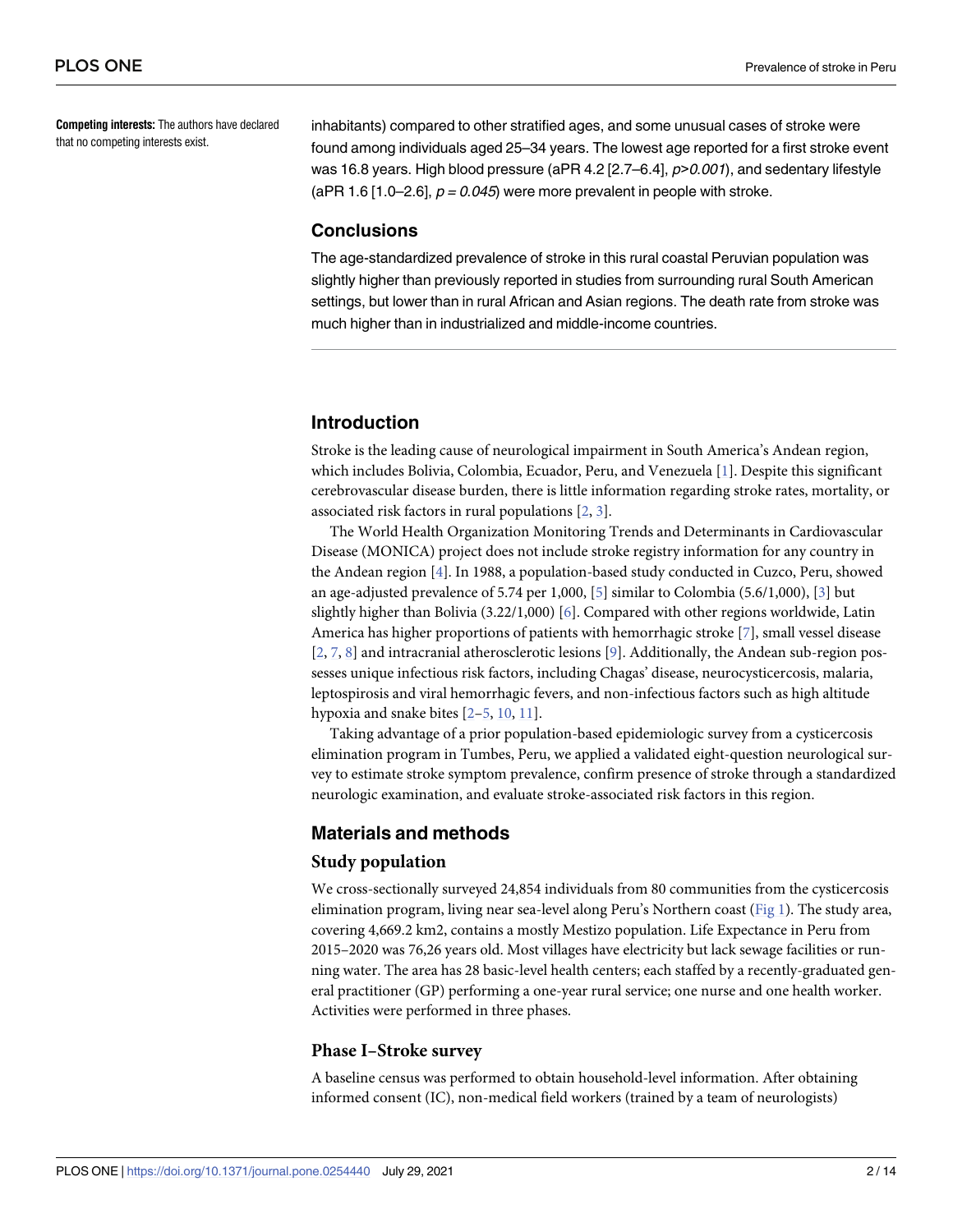<span id="page-2-0"></span>

**[Fig](#page-1-0) 1. Map of 80 rural communities in Tumbes involved in the study.**

<https://doi.org/10.1371/journal.pone.0254440.g001>

administered an eight-question face-to-face survey to identify stroke symptoms in all individuals older than 15 years. Illiterate individuals were included through reading aloud the IC and survey to ensure understanding. This WHO stroke detection questionnaire was translated into Spanish, modified, and validated by Del Brutto *et al*. in the Atahualpa Project. [[12](#page-12-0)] Most older individuals were living in a relative's home.

#### **Phase II–General practitioner evaluation**

Participants reporting symptoms of stroke by responding yes to question 1 or 2, or a combination of two positive responses between questions 3 to 8, were evaluated in a local health center by a GP trained by neurologists to recognize stroke and other conditions mimicking stroke. Care was taken to include the local dialect to describe stroke, such as *"derrame"*. The evaluation included anthropometric measures (weight, height, body mass index (BMI) calculated as weight (kg) divided by squared height (m2) [[13](#page-12-0)], abdominal circumference, and brachial circumference), as well as questions regarding history of high blood pressure, diabetes, dyslipidemia, cardiac disease, smoking, alcohol or illicit drug use, and amount of exercise. All participants classified as *"suspected stroke"* were included in Phase III (neurological evaluation) to confirm diagnosis of stroke.

# **Phase III—Neurological examination, blood testing and brain computerized tomography (CT) scan**

A team of board-certified neurologists evaluated suspected stroke cases for case-confirmation and to rule out non-stroke events. Stroke was defined according to WHO criteria, as "*rapid development of clinical signs of focal (or global) disturbance of cerebral functions*, *lasting >24 hours*, *with no apparent cause other than vascular*" [\[6,](#page-12-0) [12,](#page-12-0) [14–16\]](#page-12-0). Non-contrast brain CT scans were offered to all participants with a suspected diagnosis of stroke and performed using a helicoid CT scan (Siemens AG, Germany) in the Center for Global Health facility. Reproductiveaged women had a urine pregnancy test performed prior to imaging, and pregnant women did not undergo brain CT.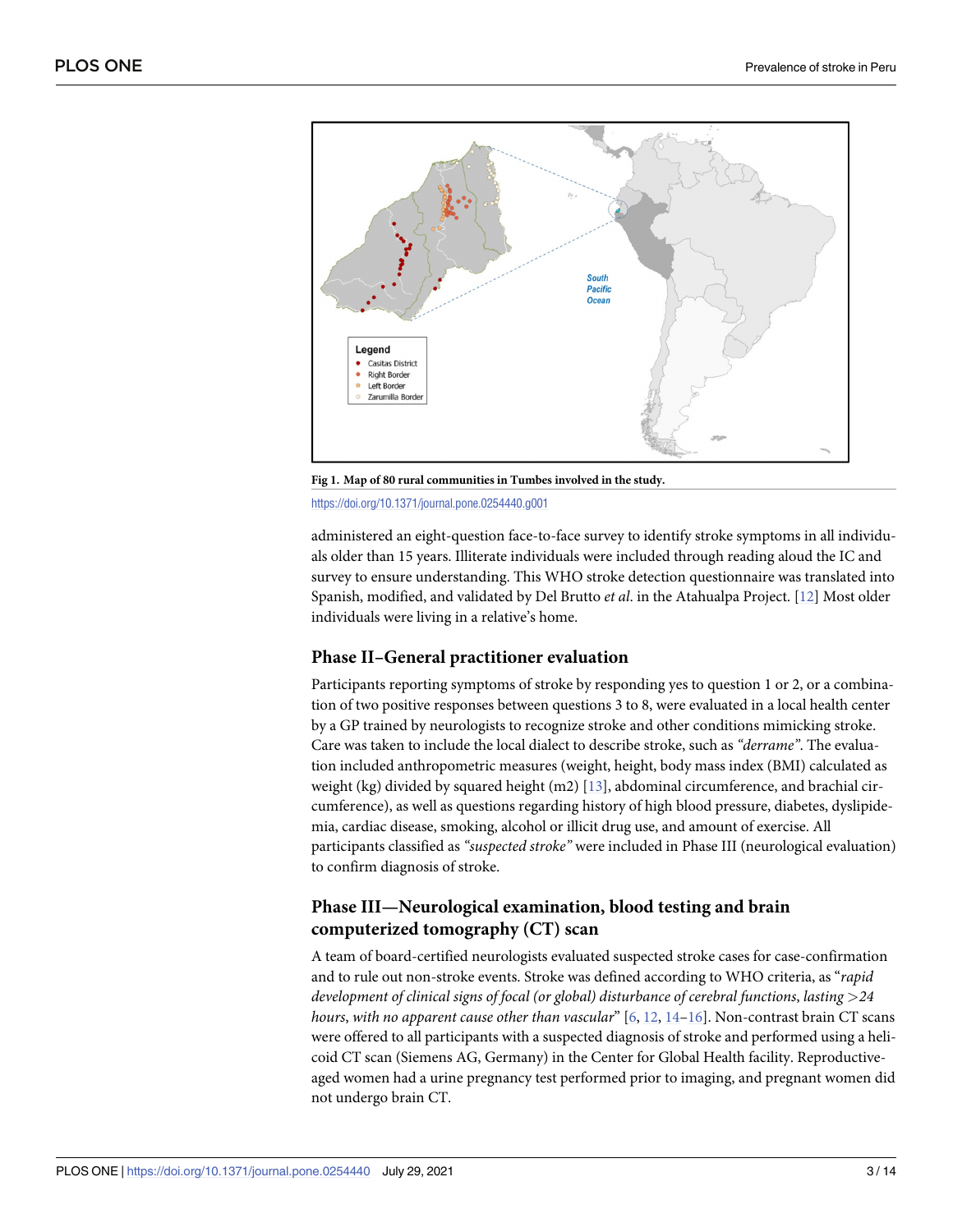<span id="page-3-0"></span>Venous blood samples (8ml) were collected from stroke cases to assess: fasting blood glucose (FBG), glycosylated hemoglobin (HbA1c), serum lipid profiles including total cholesterol (TC), triglyceride (TG), The total cholesterol/HDL cholesterol ratio (American Heart Association [AHA] [\[17\]](#page-12-0) target below 5 in males, and below 4.4 in females), the LDL cholesterol/HDL cholesterol ratios (AHA target below 3.5 in males, and below 3.2 in females) [\[17\]](#page-12-0) and hematocrit.

Hypertension was defined as mean systolic blood pressure (SBP)  $\geq$ 140mmHg or mean diastolic blood pressure (DBP)  $\geq$ 90mmHg [\[13\]](#page-12-0), diabetes mellitus (DM) was diagnosed as FBG  $\geq$ 126 mg/dl or HbA1c  $\geq$ 6.5% [[18](#page-12-0)] and/or self-reported diagnosis during the GP evaluation. Heart disease history was self-reported during the GP evaluation. Participants were asked whether they regularly used tobacco (current smoking defined as  $\geq 1$  cigarette/day) [\[13\]](#page-12-0), consumed alcohol (any alcoholic drink in the last week), sedentary lifestyle (office work, driving as a chauffeur, and sitting while watching television or low physical activities) [\[19\]](#page-12-0).

#### **Ethical considerations**

The study protocol and consent forms were approved by the institutional review boards of Universidad Peruana Cayetano Heredia, the University of Washington and the Regional Directorate of the Ministry of Health (DIRESA) in Tumbes.

#### **Statistical analysis**

Prevalence of stroke was defined as number of persons with confirmed stroke divided by number of baseline survey respondents. Age-adjusted stroke prevalence was obtained by dividing the number of people with stroke in each age bracket by the number of individuals in the same age bracket as stratified in the World (WHO 2000–2025) standard population. Incidence was defined as number of persons who developed stroke in the year preceding the prevalence day (April 5, 2011), divided by total number of study participants. The world (WHO 2000–2025) standard population census was the reference population for prevalence age adjustments. Confidence intervals were estimated using exact binomial method. Prevalence ratios (PR) and adjusted PR (aPR) were estimated using Poisson family general linear models with logit link. All reported probability (p) values were two-sided with significance level set at 0.05. Variables significant at the level of *p<*0.25 were retained in the multivariable models from which adjusted odds ratios were estimated. All-cause mortality was defined as total number of deaths during the study period (between phase I and III; April 2011-May 2012), divided by participant population. We used Stata version 14.2 for statistical analysis (Stata Corp., College Station, TX, USA).

#### **Results**

From a population of 34,825 people across 80 rural communities, 24,854 individuals older than 15 years were invited to participate; 22,278 (89.63%) individuals provided informed consent and completed the eight-question stroke survey. The participants most frequently lived in hand-constructed mud and cane houses, had public potable water service that was functional for a few hours each day, treated water with chlorine pills, and defecated in holes/silos; although a sizable proportion (24.2%) reported open field defecation.

#### **Comparison between participants and non-participants**

Compared to study participants, a larger proportion of non-participants were male (1,891/ 2,577 [73.4%] vs 11,074/22,278 [49.7%]; *p<0*.*0001*); slightly younger (37.1 ± 17.2 vs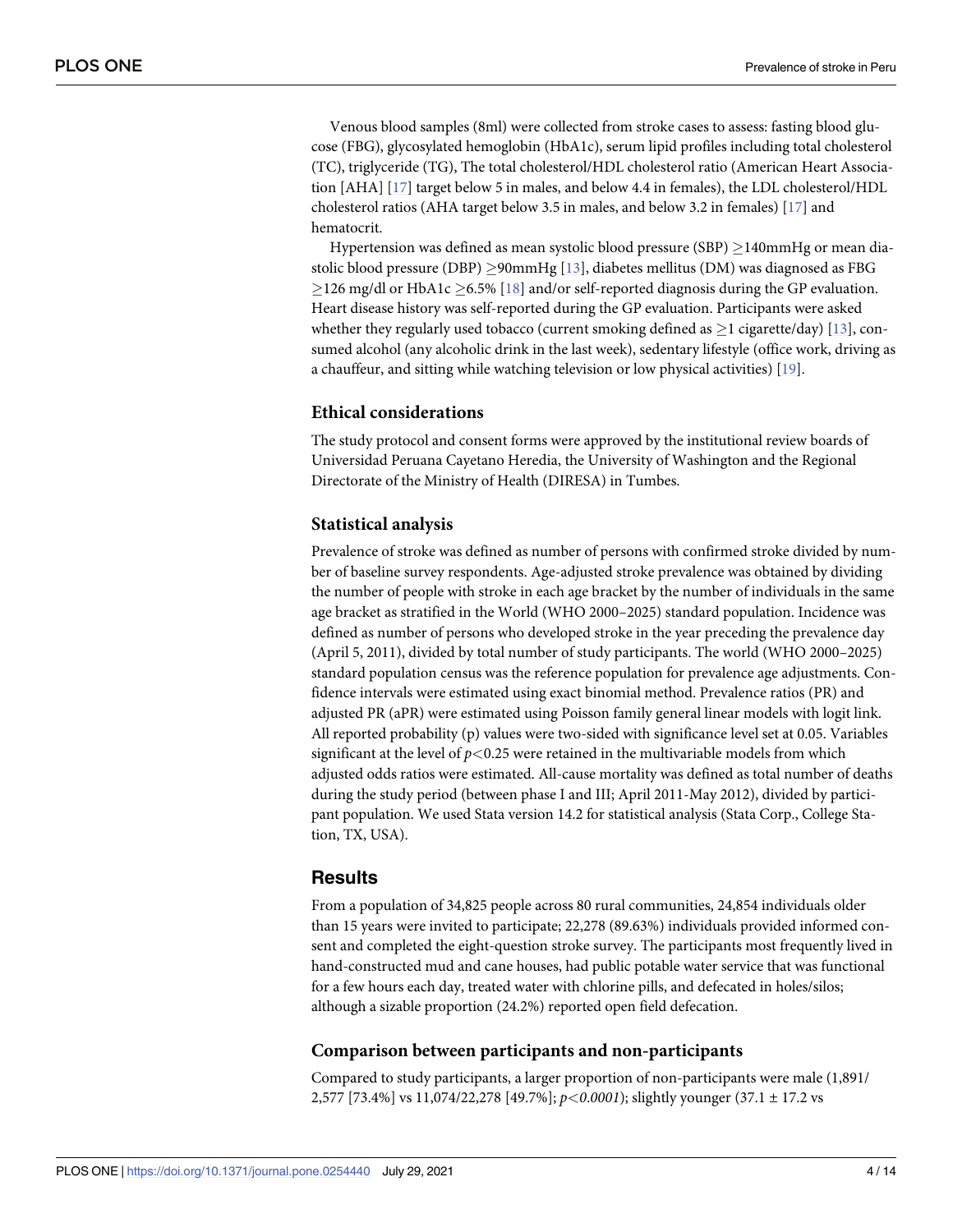39.9 ± 17.9; *p<*0. 0001); and lived in multi-family households (564/2,577 [21.9%] versus 3,937/ 22,278 [17.7%]; *p<0*.*0001*). There were no differences in urbanicity, housing material, water sources, drinking water, bathroom, and electricity between groups.

#### **Comparison between positive and negative survey respondents**

The proportion of positive respondents to the survey was 7.1% (1,586/22,278). Positive respondents were more frequently female (920/1,586 [58.0%] vs 10,284/20,692 [49.7%]; *p<0*,*0001*), older (mean age 47.9 ± 19.1 years vs. 39.3 ± 17.6 years; *p<0*,*0001*), and used latrines in a slightly higher proportion (1,270/1,586 [80.1%] vs 16,038/20,692 [77.5%], *p = 0*,*019*) than negative respondents. The groups were similar in relation to housing material, household, water sources, drinking water and electricity (Table 1).

Table 1. Demographic characteristics of respondent's vs non-respondents and between negative and positive individuals surveyed for stroke.

| Demographic characteristics and categories | Non-respondents<br>$(n = 2577)$ |             | <b>Respondents</b><br>$(n = 22,278)$ |               | p-value     | Negative survey<br>$(n = 20,692)$ |               | <b>Positive survey</b><br>$(n = 1,586)$ |               | p-value     |
|--------------------------------------------|---------------------------------|-------------|--------------------------------------|---------------|-------------|-----------------------------------|---------------|-----------------------------------------|---------------|-------------|
|                                            | Number                          | $\%$        | Number                               | $\%$          |             | Number                            | $\%$          | Number                                  | $\%$          |             |
| <b>Sex</b>                                 |                                 |             |                                      |               |             |                                   |               |                                         |               |             |
| Female                                     | 686                             | 26.6        | 11,204                               | 50.3          | $<$ 0,0001  | 10,284                            | 49.7          | 920                                     | 58.0          | ${<}0,0001$ |
| Male                                       | 1,891                           | 73.4        | 11,074                               | 49.7          |             | 10,408                            | 50.3          | 666                                     | 42.0          |             |
| $\mathbf{Age}^{\,\mathrm{a}}$              |                                 |             |                                      |               |             |                                   |               |                                         |               |             |
| Mean + sd (IC) $^{\rm b}$                  | $37,8 \pm 17,2$                 | $37,1-38,5$ | $39,9 \pm 17,9$                      | $39,7 - 40,2$ | ${<}0,0001$ | $39,3 \pm 17,6$                   | $39,1 - 39,6$ | $47,9 \pm 19,1$                         | $46,9 - 48,8$ | ${<}0,0001$ |
| Urbanity                                   |                                 |             |                                      |               |             |                                   |               |                                         |               |             |
| Marginal Urban                             | 235                             | 9.1         | 2,034                                | 9.1           | $= 0,985$   | 1,907                             | 9.2           | 127                                     | 8.0           | $= 0,107$   |
| Rural                                      | 2,342                           | 90.9        | 20,244                               | 90.9          |             | 18,785                            | 90.8          | 1,459                                   | 92.0          |             |
| <b>Material of Housing</b>                 |                                 |             |                                      |               |             |                                   |               |                                         |               |             |
| Brick and others                           | 435                             | 16.9        | 4,066                                | 18.2          | $= 0,087$   | 3,803                             | 18.4          | 263                                     | 16.6          | $= 0,074$   |
| mud and cane                               | 2,142                           | 83.1        | 18,212                               | 81.8          |             | 16,889                            | 81.6          | 1,323                                   | 83.4          |             |
| <b>Housing condition</b>                   |                                 |             |                                      |               |             |                                   |               |                                         |               |             |
| Own home                                   | 2,488                           | 96.5        | 21,191                               | 95.1          | $= 0,005$   | 19,666                            | 95.0          | 1,525                                   | 96.2          | $= 0,137$   |
| Rent                                       | 46                              | 1.8         | 537                                  | 2.4           |             | 506                               | 2.5           | 31                                      | 1.9           |             |
| Other                                      | 43                              | 1.7         | 550                                  | 2.5           |             | 520                               | 2.5           | 30                                      | 1.9           |             |
| Household                                  |                                 |             |                                      |               |             |                                   |               |                                         |               |             |
| Singlefamily                               | 2,013                           | 78.1        | 18,341                               | 82.3          | $<$ 0,0001  | 17,052                            | 82.4          | 1,289                                   | 81.3          | $= 0,253$   |
| Multifamily                                | 564                             | 21.9        | 3,937                                | 17.7          |             | 3,640                             | 17.6          | 297                                     | 18.7          |             |
| Source of water                            |                                 |             |                                      |               |             |                                   |               |                                         |               |             |
| Public service                             | 2,131                           | 82.7        | 18,752                               | 84.2          | $= 0,052$   | 17,438                            | 84.3          | 1,314                                   | 82.8          | $= 0,134$   |
| Non public service                         | 446                             | 17.3        | 3,526                                | 15.8          |             | 3,254                             | 15.7          | 272                                     | 17.2          |             |
| <b>Drinking Water</b>                      |                                 |             |                                      |               |             |                                   |               |                                         |               |             |
| Artesanal Treatment                        | 2,066                           | 80.2        | 17,672                               | 79.3          | $= 0,315$   | 16,425                            | 79.4          | 1,247                                   | 78.4          | $= 0.046$   |
| Untreated                                  | 511                             | 19.8        | 4,606                                | 20.7          |             | 4,267                             | 20.6          | 339                                     | 21.6          |             |
| Bathroom                                   |                                 |             |                                      |               |             |                                   |               |                                         |               |             |
| Bath                                       | 472                             | 18.3        | 3,759                                | 16.9          | $= 0,079$   | 3,467                             | 16.8          | 292                                     | 18.4          | $= 0,031$   |
| Latrine                                    | 1,568                           | 60.9        | 13,549                               | 60.8          |             | 12,571                            | 60.7          | 978                                     | 61.7          |             |
| Did not have                               | 537                             | 20.8        | 4,970                                | 22.3          |             | 4,654                             | 22.5          | 316                                     | 19.9          |             |
| Electricity                                |                                 |             |                                      |               |             |                                   |               |                                         |               |             |
| On electric grid                           | 2,388                           | 92.7        | 20,643                               | 92.7          | $= 0,993$   | 19,193                            | 92.8          | 1,450                                   | 91.4          | $= 0,050$   |
| no electricity                             | 189                             | 7.3         | 1,635                                | 7.3           |             | 1,499                             | 7.2           | 136                                     | 8.6           |             |

<sup>a</sup> mean and standard deviation

<sup>b</sup> p- value were calculated using Student's t test

<https://doi.org/10.1371/journal.pone.0254440.t001>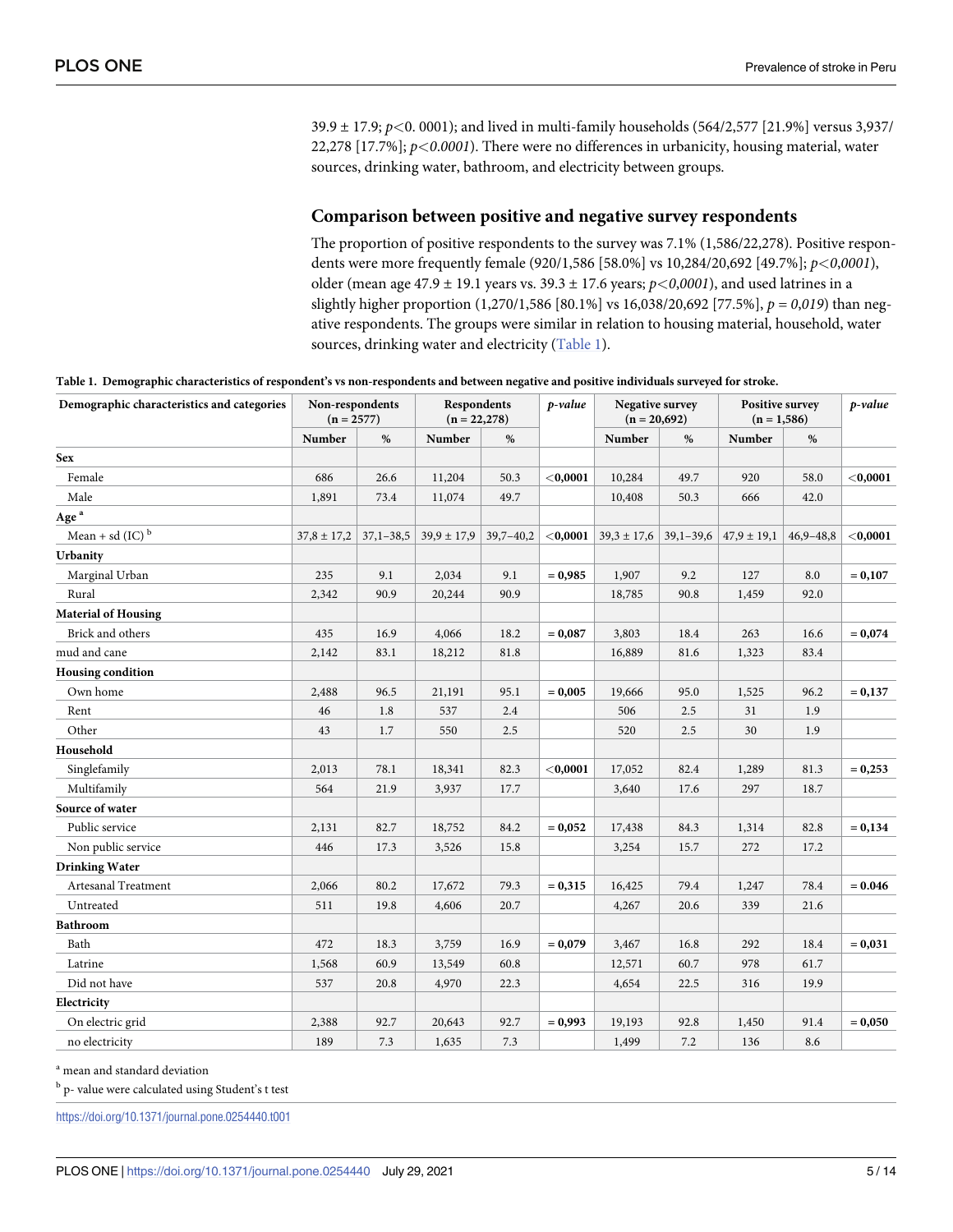<span id="page-5-0"></span>

**Fig 2. Study flowchart.**

<https://doi.org/10.1371/journal.pone.0254440.g002>

#### **Prevalence of stroke survival**

A total of 1,420 individuals were evaluated by a study physician (including two negative survey respondents self-referred by study physicians due to symptoms compatible with stroke). We classified these 318/1,420 (2.2%) as "*suspected of stroke*", and 1,102 had a diagnosis other than stroke (Fig 2).

Of the 318 participants with suspected stroke, 24 (7.5%) declined the neurologist evaluation, 137 had a diagnosis other than stroke, and 157 individuals were confirmed as having had a stroke event. Stroke survival prevalence was 7.05/1,000 (157/22,278) inhabitants. After direct standardization to WHO's world standard population, the adjusted prevalence of stroke was 6.94/1,000 inhabitants. Participants aged 85 years and older had much higher prevalence (*>*50/1,000 inhabitants) compared with other stratified ages, and some unusual cases were found in individuals aged 25–34 years [\(Fig](#page-6-0) 3). Crude prevalence was similar for men and women (81/11,204, 7.23 per 1,000 men vs 76/11,074, 6.86 per 1,000 women; *p = 0*.*636*) [\(Table](#page-7-0) 2).

The youngest age reported for first-stroke event was 16.8 years; mean age at first event was 58.9  $\pm$  16.5 years (mean  $\pm$  SD), median 63 years, and interquartile range [IQR] 47.5–78.5 years. In age groups, first-stroke events were between 15 and 25 in 5 (3.9%), between 26 and 35 years in 10 (6.5%), between 36 and 45 years in 18 (11.6%), between 46 and 55 years in 30 (19.4%), between 56 and 65 years in 28 (18.1%), between 66 and 75 years in 39 (25.2%), between 76 and 85 years in 21 (13.5%), and after 85 years in 3 (1.9%). Two people with stroke (PWS) did not remember the date of their stroke event. Fifteen PWS (9.8%) had a history of second stroke event and three (2.0%) had a history of third event.

#### **All-cause mortality**

Ninety-five study participants died between phases I and III (426.42 /100,000 population per year). Of these 95 deaths, 25 were people classified as "*suspected stroke*" (25/1586, [1.6%]); 4 in positive survey respondents, but not suspected of stroke (4/1266, [0.3%]), and 66 in negative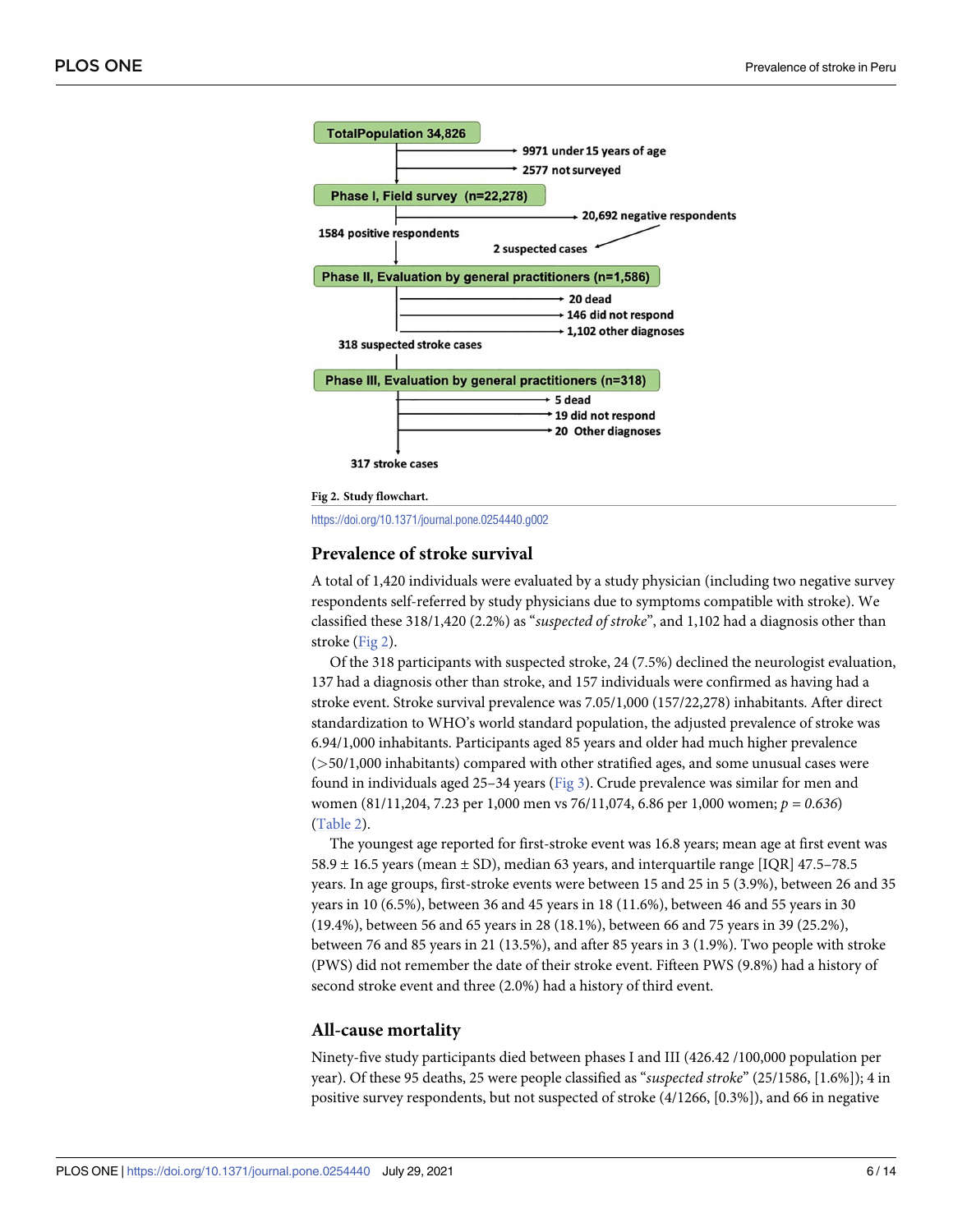<span id="page-6-0"></span>

**[Fig](#page-5-0) 3. Prevalence of stroke and confidence interval stratified by age in 80 rural communities.**

<https://doi.org/10.1371/journal.pone.0254440.g003>

survey respondents (66/20,692, [0.3%]). The corresponding death rates were 1,576/100,000 population per year in people suspected of stroke and 316/100,000 population per year in the other two groups (*p< 0*.*0001*).

#### **Other neurological conditions**

Other relevant neurological diagnoses in non-stroke cases included epilepsy in 84 participants, Bell's palsy in 152 participants, transient ischemic attack (TIA) in 37 participants, 2 cases with sequelae of Guillain-Barre, and 2 cases of amyotrophic lateral sclerosis.

#### **Retrospective stroke incidence**

Eighteen stroke events occurred in the year before the survey, for a crude annual incidence rate of 80.80 per 100,000 person/years. The incidence rate adjusted to 2007 census age distribution [[20](#page-12-0)] was 129.72 per 100,000 person/years.

#### **Clinical sub-types of stroke and brain CT findings**

From the 157 PWS, clinical history of ischemic stroke was found in 139 (88.5%; 66 females and 73 males, mean age 66, median age 68, range of time-lapse of event between 0–49 years, average 7.10 years) and hemorrhagic stroke in 21 (11.6%; 12 females and 9 males, mean age 63, median age 61, range of time-lapse of event between 1–25 years, average 9.33 years). Three (1.9%) individuals with ischemic stroke later developed hemorrhagic stroke.

Non-contrast brain CT scan [[21](#page-12-0)] was obtained in 132 PWS, 116 (87%) of whom had a ischemic stroke diagnosis and 16 (23%) hemorrhagic stroke. Encephalomalacia was found in 59 (44.4%; [50/59 individuals with ischemic stroke]), atrophy with associated leukoencephalopathy [[22](#page-12-0)] in 28 (21.1%; [24/28 individuals with ischemic stroke]) and normal findings in 18 (13.5%; all with ischemic stroke).

#### **Morbidity and characteristics of PWS**

Differences in self-reported cardiovascular information between PWS ( $n = 157$ ) and people without stroke (PWOS,  $n = 1,102$ ) included non-modifiable factors such as gender and age,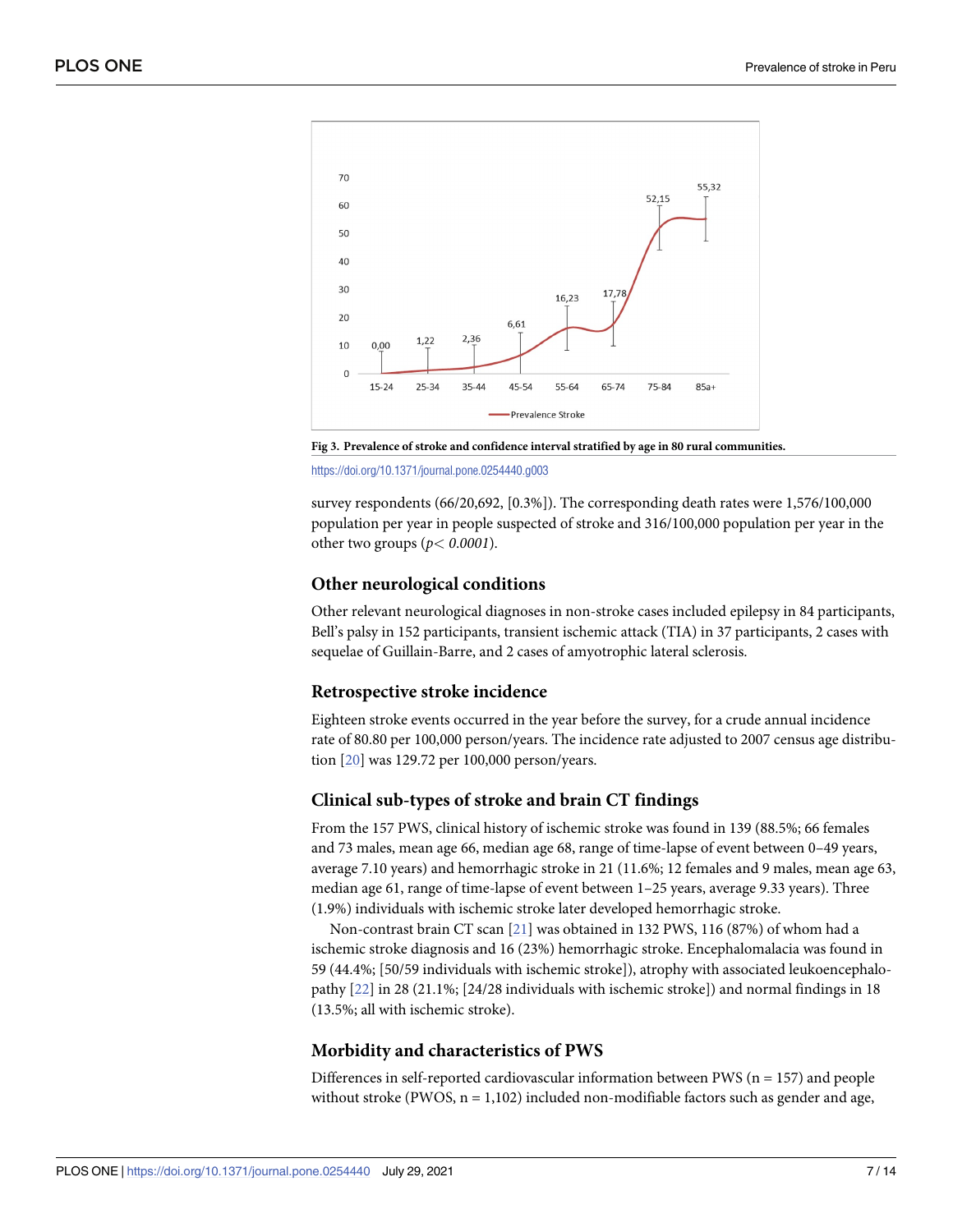| $Age-$    |        | Population |                |                                                                           | Men                              |                                  |        | Women                              |                    | Prevalence        |                 | Population |                 |       | Prevalence adjusted / 1000 <sup>a</sup> |       |        |
|-----------|--------|------------|----------------|---------------------------------------------------------------------------|----------------------------------|----------------------------------|--------|------------------------------------|--------------------|-------------------|-----------------|------------|-----------------|-------|-----------------------------------------|-------|--------|
| Group     | Number | S,         | With<br>Stroke | $\begin{tabular}{c} \bf{People} \end{tabular} {\bf Number} \end{tabular}$ | People<br>Stroke-<br>With<br>Men | Prevalence /<br>1000             | Number | People<br>With<br>Women<br>Stroke- | Prevalence<br>1000 | habitants<br>1000 | Number   % INEI | 2017       | <b>WHO</b><br>× |       | WHO Tumbes                              | Men   | Female |
| $15 - 24$ | 5121   | 22,99      | 0              | 2666                                                                      | $\circ$                          | 0,00                             | 2455   | $\circ$                            | 0,00               | 0,00              | 35799           | 22,52      | 22,50           | 0,00  | 0,00                                    | 0,00  | 0,00   |
| $25 - 34$ | 4905   | 22,02      | ৩              | 2631                                                                      | ∼                                | 0,76                             | 2274   | 4                                  | 1,76               | 1,22              | 35096           | 22,08      | 21,35           | 1,19  | 1,23                                    | 0,75  | 2,14   |
| $35 - 44$ | 4245   | 19,05      | $\overline{a}$ | 2137                                                                      | 3                                | 1,40                             | 2108   | ⊳                                  | 3,32               | 2,36              | 31253           | 19,66      | 18,52           | 2,29  | 2,43                                    | 1,43  | 3,44   |
| $45 - 54$ | 3327   | 14,93      | 22             | 1619                                                                      | ᡋ                                | 5,56                             | 1708   | $\tilde{1}$                        | 7,61               | 6,61              | 24698           | 15,54      | 15,38           | 6,81  | 6,88                                    | 5,41  | 6,47   |
| $55 - 64$ | 2157   | 9,68       | 35             | 1043                                                                      | $\frac{8}{1}$                    | 17,26                            | 1114   | $\overline{17}$                    | 15,26              | 16,23             | 17550           | 11,04      | 11,15           | 18,68 | 18,50                                   | 13,85 | 10,51  |
| $65 - 74$ | 1406   | 6,31       | 25             | 655                                                                       | J                                | 19,85                            | 751    | $\overline{c}$                     | 15,98              | 17,78             | 8732            | 5,49       | 6,97            | 19,64 | 15,48                                   | 14,34 | 9,57   |
| $75 - 84$ | 882    | 3,96       | $\frac{46}{5}$ | 349                                                                       | 29                               | 83,09                            | 533    | $\overline{1}$                     | 31,89              | 52,15             | 4284            | 2,70       | 3,28            | 43,15 | 35,51                                   | 61,18 | 13,68  |
| $85a +$   | 235    | 1,05       | $\frac{3}{2}$  | 104                                                                       | Ņ                                | 67,31                            | 131    | ७                                  | 45,80              | 55,32             | 1535            | 0,97       | 0,85            | 44,54 | 50,65                                   | 51,07 | 29,48  |
| Total     | 22278  | 100        | 157            | 11204                                                                     | ವ                                | 7,23                             | 11074  | 76                                 | 6,86               | 7,05              | 158947          | 100,00     | 100,00          | 6,94  | 6,47                                    | 5,74  | 4,80   |
|           |        |            |                | Information from censuses of 2017 (National Institute of                  |                                  | Statistic and informatics (INEI) |        |                                    |                    |                   |                 |            |                 |       |                                         |       |        |

Table 2. Age-adjusted and sex specific prevalence of 80 rural communities in the northern coast of Peru. **[Table](#page-5-0) 2. Age-adjusted and sex specific prevalence of 80 rural communities in the northern coast of Peru.**

https://doi.org/10.1371/journal.pone.0254440.t002

<https://doi.org/10.1371/journal.pone.0254440.t002>

<span id="page-7-0"></span>PLOS ONE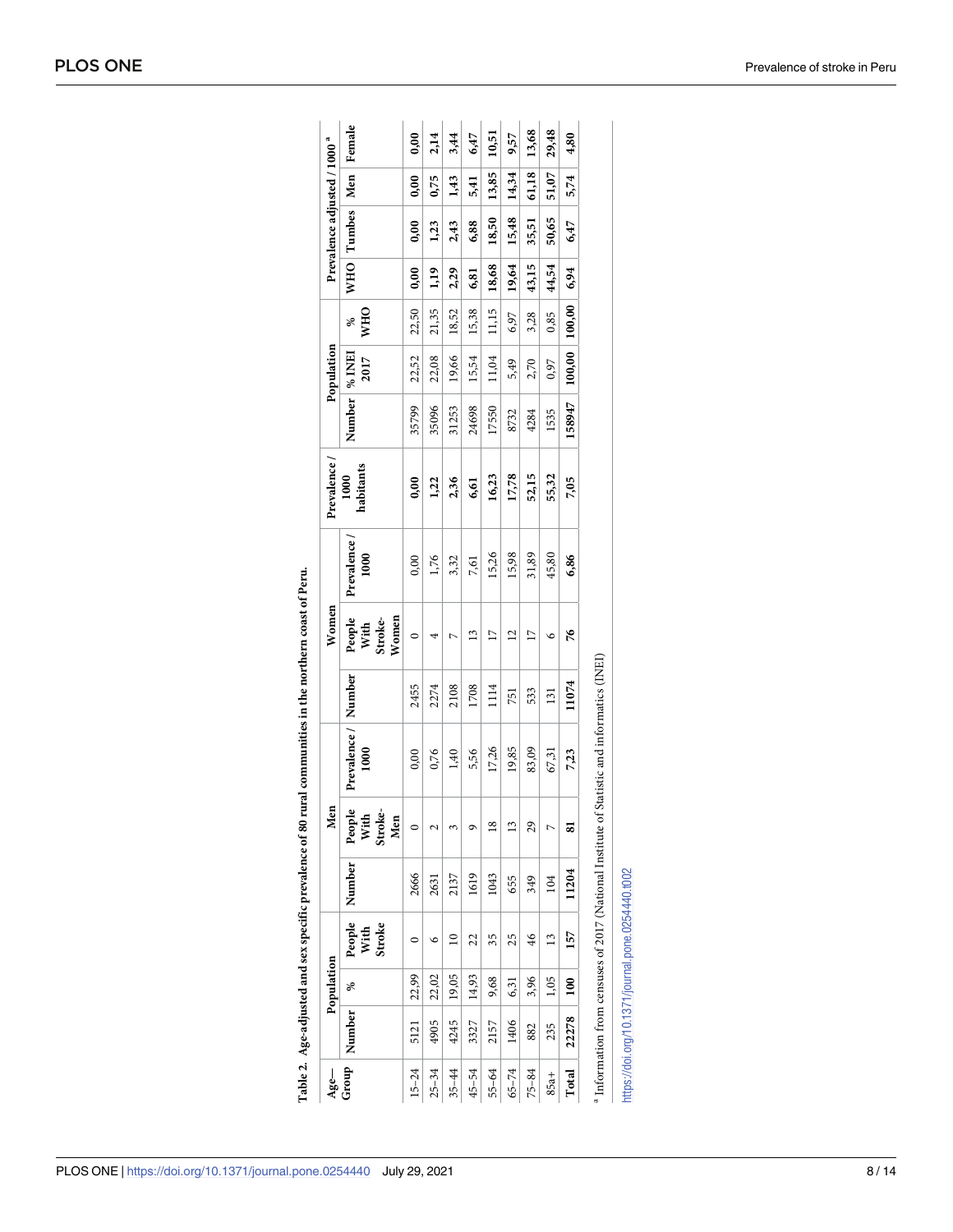| Demographic characteristics and categories |       | Non-stroke      |     | <b>Stroke</b>   |                                                 | Adjusted model <sup>b</sup><br>Crude model |                                  |                      |
|--------------------------------------------|-------|-----------------|-----|-----------------|-------------------------------------------------|--------------------------------------------|----------------------------------|----------------------|
|                                            |       | $(n = 1102)$    |     | $(n = 157)$     | <b>Prevalence Ratio</b><br>p-value <sup>a</sup> |                                            | <b>Adjusted Prevalence Ratio</b> | p-value <sup>a</sup> |
| Sex                                        |       |                 |     |                 |                                                 |                                            |                                  |                      |
| Female                                     | 678   | 61.52           | 76  | 48.41           | Ref.                                            | Ref.                                       | Ref.                             | Ref                  |
| Male                                       | 424   | 38.48           | 81  | 51.59           | $1,591(1,188-2,131)$                            | $= 0,002$                                  | 1,429 (0,972-2,101)              | $= 0,070$            |
| $\mathbf{Age}^{\:\mathrm{b}}$              |       |                 |     |                 |                                                 |                                            |                                  |                      |
| Mean + standard deviation                  |       | $45,0 \pm 18,2$ |     | $65,5 \pm 15,7$ | $1,046$ (1,039–1,053)                           | $<$ 0,0001                                 | $1,028$ (1,017-1,039)            | ${<}0,0001$          |
| Self-reporting information                 |       |                 |     |                 |                                                 |                                            |                                  |                      |
| Hypertension                               |       |                 |     |                 |                                                 |                                            |                                  |                      |
| Absent                                     | 867   | 78.7            | 38  | 24.2            | Ref.                                            | Ref.                                       | Ref.                             | Ref                  |
| Present                                    | 235   | 21.3            | 119 | 75.8            | 8,006 (5,676-11,292)                            | < 0,0001                                   | 4,221 (2,775-6,421)              | < 0,0001             |
| Body mass index                            |       |                 |     |                 |                                                 |                                            |                                  |                      |
| Normal                                     | 433   | 39.3            | 53  | 33.8            | Ref.                                            | Ref.                                       | Ref.                             | Ref                  |
| Underweight                                | 17    | 1.5             | 5   | 3.2             | 2,084 (0,926-4,691)                             | $= 0,076$                                  | 1,512 (0,596-3,845)              | $= 0,383$            |
| Overweight                                 | 434   | 39.4            | 69  | 43.9            | 1,258 (0,899-1,759)                             | $= 0,180$                                  | $1,161(0,805-1,674)$             | $= 0,424$            |
| Obese                                      | 218   | 19.8            | 30  | 19.1            | $1,109(0,728-1,690)$                            | $= 0,629$                                  | $1,115(0,691-1,801)$             | $= 0,655$            |
| Diabetes Mellitus                          |       |                 |     |                 |                                                 |                                            |                                  |                      |
| Absent                                     | 1,035 | 93.9            | 138 | 87.9            | Ref.                                            | Ref.                                       |                                  |                      |
| Present                                    | 67    | 6.1             | 19  | 12.1            | 1,878 (1,226-2,877)                             | $= 0,004$                                  | 1,126 (0,679-1,866)              | $= 0,646$            |
| Dislipidemia                               |       |                 |     |                 |                                                 |                                            |                                  |                      |
| Absent                                     | 907   | 82.3            | 102 | 65.0            | Ref.                                            | Ref.                                       |                                  |                      |
| Present                                    | 195   | 17.7            | 55  | 35.0            | 2,176 (1,617-2,929)                             | < 0,0001                                   | $1,210(0,844-1,735)$             | $= 0,300$            |
| <b>Heart Disease</b>                       |       |                 |     |                 |                                                 |                                            |                                  |                      |
| Absent                                     | 1,080 | 98.0            | 148 | 94.3            | Ref.                                            | Ref.                                       |                                  |                      |
| Present                                    | 22    | 2.0             | 9   | 5.7             | 2,409 (1,361-4,263)                             | $= 0,003$                                  | $1,096(0,550-2,185)$             | $= 0,795$            |
| Tobacco use                                |       |                 |     |                 |                                                 |                                            |                                  |                      |
| None                                       | 710   | 64.4            | 82  | 52.2            | Ref.                                            | Ref.                                       |                                  |                      |
| Yes                                        | 392   | 35.6            | 75  | 47.8            | $1,551(1,159-2,076)$                            | $= 0,003$                                  | $1,221(0,825-1,807)$             | $= 0,318$            |
| Alcohol consumption                        |       |                 |     |                 |                                                 |                                            |                                  |                      |
| None                                       | 244   | 22.1            | 34  | 21.7            | Ref.                                            | Ref.                                       |                                  |                      |
| Yes                                        | 858   | 77.9            | 123 | 78.3            | $1,025(0,718-1,463)$                            | $= 0,891$                                  | $0,836(0,544-1,285)$             | $= 0,414$            |
| Consumption of drugs                       |       |                 |     |                 |                                                 |                                            |                                  |                      |
| None                                       | 1,082 | 98.2            | 152 | 96.8            | Ref.                                            | Ref.                                       |                                  |                      |
| Yes                                        | 20    | 1.8             | 5   | 3.2             | $1,624(0,731-3,606)$                            | $= 0,234$                                  | $1,055(0,425-2,616)$             | $= 0,908$            |
| Regular exercise                           |       |                 |     |                 |                                                 |                                            |                                  |                      |
| Yes                                        | 304   | 28.3            | 19  | 12.1            | Ref.                                            | Ref.                                       |                                  |                      |
| None                                       | 798   | 71.7            | 138 | 87.9            | 2,506 (1,578-3,981)                             | < 0,0001                                   | $1,647$ (1,010-2,685)            | $= 0,045$            |

**Table 3. Self reported information about cardiovascular health between stroke cases and non-stroke cases.**

<sup>a</sup> p- value were calculated using glm link(log) fam(Poisson)

 $^{\rm b}$  adjusted model by sex and age

<https://doi.org/10.1371/journal.pone.0254440.t003>

with PWS more frequently male (81/157[52.3%] vs 424/1,102 [38.5%], *p = 0*.*002*), and older (65.5±15.7 vs 45.6±18.1 years,  $p = 0.0001$ ). Modifiable factors such as high blood pressure, diabetes, dyslipidemia, history of heart disease, tobacco use, and sedentary lifestyle differed significantly between PWS and PWOS (Table 3): in an age- and sex-adjusted model, both high blood pressure (aPR 4.2 [2.7–6.4], *p>0*.*001*), and sedentary lifestyle (aPR 1.6 [1.0–2.6],  $p = 0.045$ ), were significantly more prevalent in PWS (Table 3).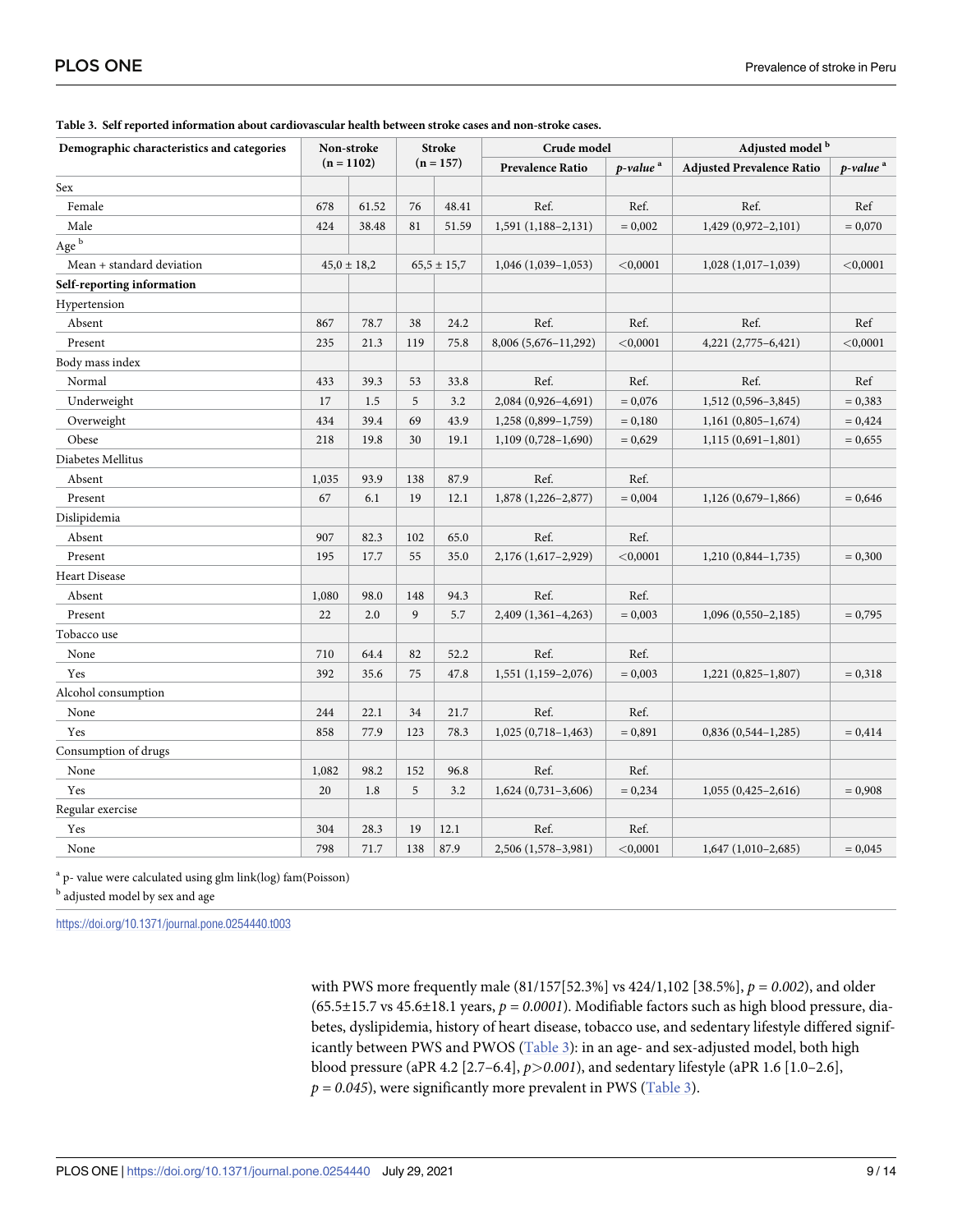#### <span id="page-9-0"></span>**Laboratory results in PWS**

Blood samples were obtained from 122 PWS to measure cholesterol, VLDL, HDL, triglycerides, glycosylated hemoglobin (HbA1c), fasting glucose and hematocrit. Of these, HbA1c *>* 6% was detected in 28 (22.9%), intermediate cholesterol levels (between 200–239 mg/dl) were found in 40 (32.8%), and high cholesterol levels (*>* 240mg/dl) were found in 35 (28.7%). Borderline high triglycerides (150–199 mg/dl) were present in 29 (23.8%), a high level (200–499 mg/dl) in 15 (12.3%) and very high level (*>*500 mg/dl) in 2 (1.6%). Total cholesterol/ HDL cholesterol ratios were outside of normal ranges in 25 males (20.5%) and 32 females (26.2%); LDL cholesterol/HDL cholesterol ratios were outside of normal ranges in 47 males (38.5%) and 35 females (28.7%). Fasting glucose levels were *>* 126 mg/dl in 12/122 (9.4%), and low hematocrit levels (below 38%) were present in 20/122 individuals (16.4%).

#### **Discussion**

Although stroke is preventable, and international efforts, such as MONICA [\[23\]](#page-12-0) and INTER-STROKE [[24](#page-12-0)], were performed to reduce stroke risk factors, in the past 3 decades our study is only the second wide-scale neuroepidemiological study of stroke in a rural setting (Tumbes, Peru) and the first involving *>*20,000 inhabitants [[3](#page-11-0)]. In this population-based study, the crude prevalence of stroke survival was 7.05/1,000 in rural Peru—higher than in other community-based studies in South America (Bolivia 1.74/1,000 [\[6\]](#page-12-0), Ecuador 3.6/1,000 [\[3](#page-11-0)], Colombia 4.7/1,000 [[25](#page-13-0)]), Central America (Honduras 3.6/1,000 [\[26\]](#page-13-0)) and África (Southern Nigeria 1.63/ 1,000 [[27](#page-13-0)]); slightly higher than in Cusco (Peru, Highland) 6.2/1,000 [\[5](#page-12-0)] and lower than in Asia (China 66.90/1,000 [\[13\]](#page-12-0) and 15.96/1000 [[28](#page-13-0)]) and other African studies (Nigeria, Delta Region 13.31/1,000 [\[29\]](#page-13-0) and 8.51/1,000 [\[30\]](#page-13-0)). We also detected a worrisome high prevalence of stroke in people younger than 44 years (3.58/1,000 inhabitants).

Stroke incidence rates were higher than those reported in previous studies in Peru (13/ 100,000 person/year) and Bolivia (35/100,000 person/year), slightly lower than in Colombia (89/100,000 person/year) [[3](#page-11-0)], and lower than developing countries in Central/Eastern Europe (276.2/100,000 person/year) [\[31\]](#page-13-0) and rural China (298/100,000 person/year)—a region with one of the highest burdens of stroke [[28](#page-13-0)]. Higher incidence rates have been related to low education and socioeconomic status [[28](#page-13-0)].

If we added the 25 premature stroke deaths to the 157 PWS in our study (182 total PWS), the real prevalence of stroke would have been 8/1000 inhabitants—higher than reported in other prior studies. Limited access to health care, low educational levels, ethnic factors, among other underreported or unidentified factors, may all play a role in Peru's high prevalence of stroke in rural areas. In terms of numbers, 251,520 inhabitants in Peru reported a stroke event (All Tumbes Region), higher than reported in a previous epidemiological study in Peru (186,000 inhabitants). Other factors specific to different rural areas may also increase stroke risk.

Hypertension (119/157, 75.8%) and sedentary lifestyle (138/157, 87.9%) were associated with stroke in our study; prevalence of hypertension in PWS was similar to that reported in studies in Latin America [[3,](#page-11-0) [6,](#page-12-0) [7,](#page-12-0) [32\]](#page-13-0) and Sub-Saharan Africa [[33](#page-13-0)] but lower compared to Nigeria (92.5%) [\[29\]](#page-13-0). Hypertension prevalence in our population was 16%, lower compared to Indonesia [\[34\]](#page-13-0) and European countries (30–45%) [\[35\]](#page-13-0). Seventy percent of PWS who had hypertension were poorly compliant with antihypertensive therapy, consistent with information from other Peruvian regions [\[36\]](#page-13-0). Sedentary lifestyle is a public health problem worldwide [\[37\]](#page-13-0); Every hour of sedentary behavior increases systolic and diastolic blood pressure by 0.06 mmHg and 0.2mmHg, respectively [\[38\]](#page-13-0); including a dynamic educational component in regional non-communicable disease programs to promote healthier lifestyles in elementary schools, popular-dining places (comedores Populares), and rural households could be a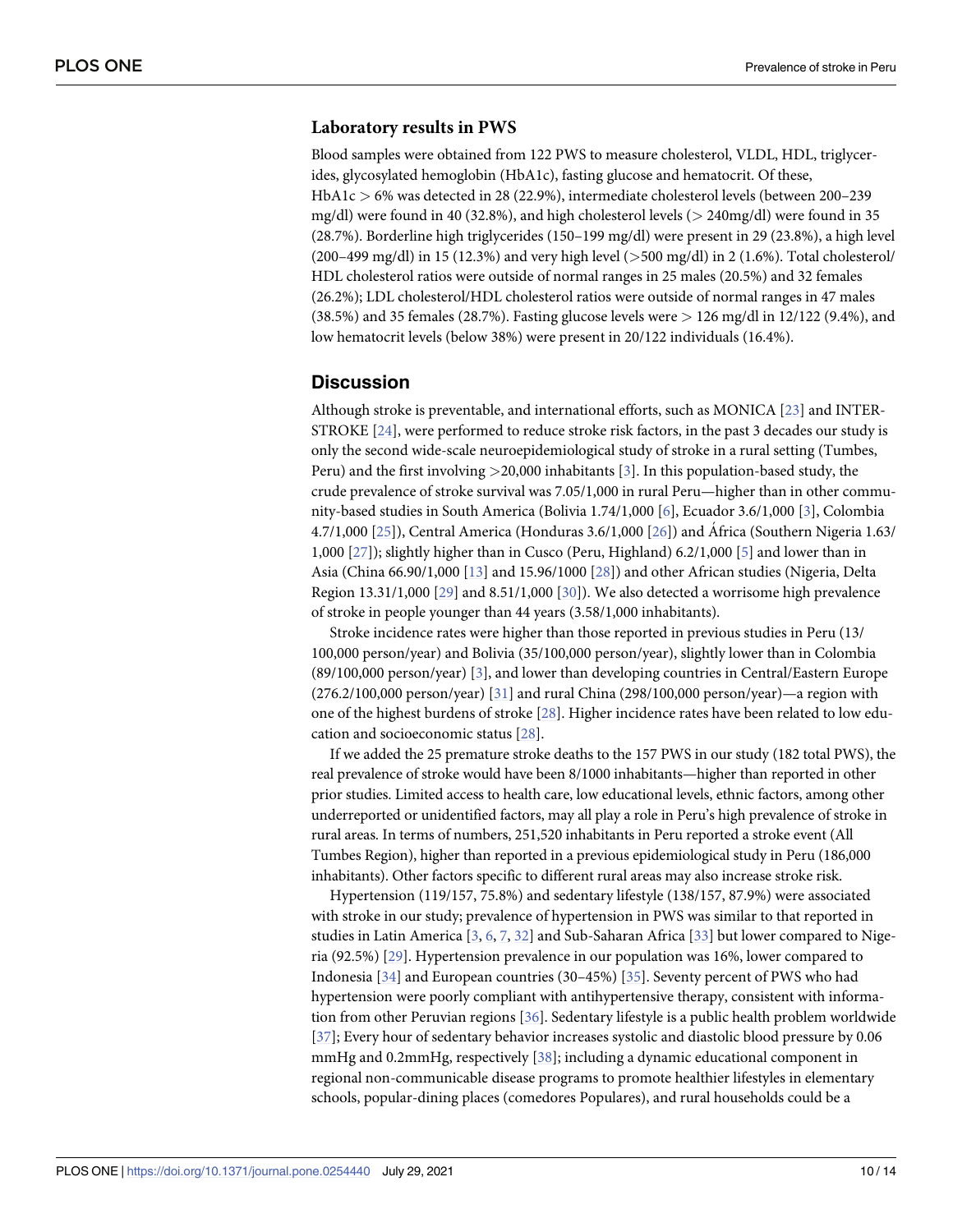<span id="page-10-0"></span>strategy for encouraging physical activity and help decrease high blood pressure. Improving the patient-health center relationship is essential for empowering the patient on the importance of effective treatment compliance and lifestyle changes to control hypertension and avoid a stroke event.

Twenty-five of 95 deaths reported in our study were due to post-stroke complications. Although our study was not designed to evaluate mortality, our crude mortality rate (1,576/ 100,000 deaths per year) in people suspected of stroke was extremely high compared to mortality rates from stroke in China (159/100,000 deaths per year) [\[28\]](#page-13-0) or the US (37.6/100,000 deaths per year) [[39\]](#page-13-0). Low socioeconomic and educational levels and social inequality have been associated with higher mortality rates in other poor regions of Latin America and the Caribbean [\[2\]](#page-11-0).

This study supported Saposnik and Del Brutto's hypothesis that a high incidence of stroke is associated with a high risk of mortality during the acute stroke phase [\[3](#page-11-0)]. Although a significant proportion of the rural population had access to free health care through the Peruvian government's SIS (Sistema Integral de Salud) program, many PWS sought initial evaluation through "sobadores" (people who massage the part of the body affected by a stroke) and only later sought traditional care at the hospital outpatient clinic. This particular behavior has been found in other neurological research in this area [[40](#page-13-0)]. This and other cultural idiosyncrasies may delay seeking medical treatment, and future research should examine how improving the patient-health-care provider interaction could reduce such delay. A comprehensive primarycare training campaign to improve education for patients regarding stroke symptoms, prevention, and treatment, as well as optimal cardiovascular health measures, might encourage future stroke patients to seek their first care through hospitals.

Our study's strengths included the support of 20 GPs from local health centers to recruit and enroll patients, and 8 neurologists to confirm stroke diagnoses. We demonstrated that it is possible to apply the WHO's suggestions and accomplish stroke detection at the primary-care level, where the main health response is primary-care and prevention [\[41\]](#page-13-0). This strategy could be replicable by chronic disease programs inside other ministries of health.

Our study had some limitations. Neuroimaging was limited to CT, which is less sensitive than MRI for detecting stroke. Also, we did not perform EKG to assess for cardiac pathology. It is possible that stroke was under-represented as a cause of death, as "*sudden deaths"* caused by cardiovascular or cerebrovascular disease, are not verified by pathologic evaluation and are often reported as "cardiorespiratory arrest" on death certificates [\[42\]](#page-13-0). Epidemiological research with standardized methodology to identify factors associated with high mortality rates in stroke is urgently needed for a more accurate assessment of the burden and characteristics of stroke mortality in Peru.

### **Conclusion**

Stroke prevalence at sea level in Peru was higher than prior epidemiological studies from South America, but lower than in industrialized countries where the decrease in mortality of stroke has increased survival. High mortality in PWS compared to other rural settings could be due to a lack of care-seeking at primary care levels. Although stroke is the main cause for disability, it will remain a neglected chronic disease, especially in rural settings, until health programs increase services for cardiovascular health, stroke prevention, treatment, disability, and post-stroke rehabilitation.

# **Supporting information**

**S1 [Data](http://www.plosone.org/article/fetchSingleRepresentation.action?uri=info:doi/10.1371/journal.pone.0254440.s001).** (XLSX)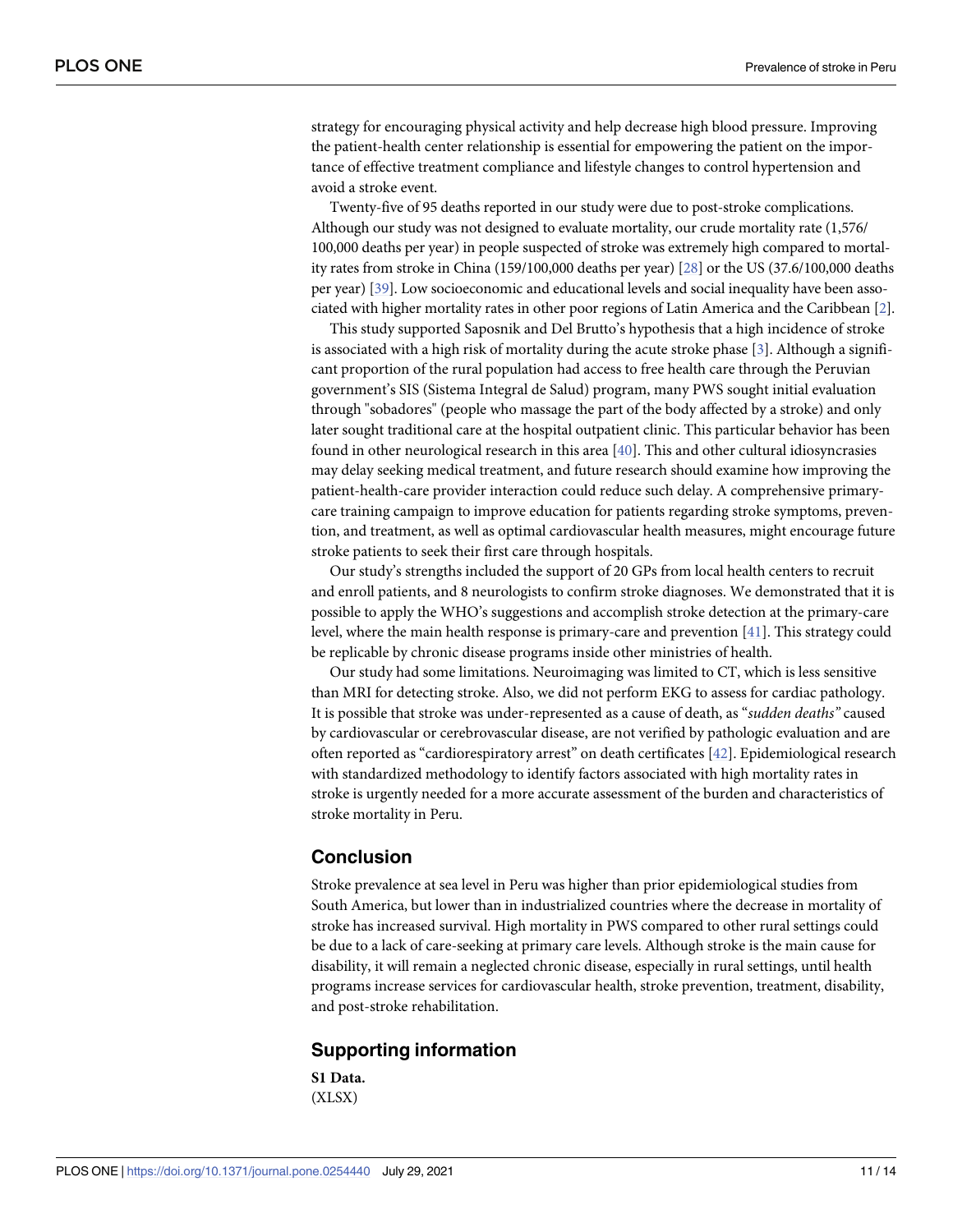## <span id="page-11-0"></span>**Acknowledgments**

We thank the villagers of all 80 study communities. We are grateful to physicians in rural service involved in this study: Yanira Molina; Bao.L Fuentes; Cristian Medina; Corina Hidalgo; Dongmei; Elena Chamorro; Johana García; Juliana Salazar; Jhonatan Roca; Julio Velásquez; Kelly Albornoz; Miguel Cesardo; Miriam Moreno; Michell Gonzales; Marisabel Solano; Paola Mori-López; Eduardo Zans-LY from the Regional Directorate of Health-Tumbes. We are grateful to the members Ricardo Gamboa^, Percy Vilchez Barreto^, Raquel Herrer^, Narcisa Reto^, Lucia Bolivar-Herrada^, Fernando Urizar^, Hector H. Garcia^, Claudio Muro^, Cintya Azabache^ and field workers of the Cysticercosis Working Group in Tumbes, Peru. Luz M. Moyano thanks to Claudio Muro for elaboration of Tumbes-map and the support and guidance received from faculty and fellow students from Universidad Peruana Cayetano Heredia's Masters in Epidemiological Research program, the US Naval Medical Research Unit Six, Lima, Peru, and Dr. JR Zunt (Department of Global Health, University of Washington).

# **Author Contributions**

**Conceptualization:** Luz M. Moyano, Silvia M. Montano, J. Jaime Miranda, Joseph R. Zunt.

**Formal analysis:** Percy Vilchez Barreto.

Funding acquisition: Luz M. Moyano, Silvia M. Montano, Joseph R. Zunt, Hector H. García.

**Investigation:** Luz M. Moyano, Percy Vilchez Barreto, Nicanor Mori, Mario Cornejo-Olivas, Erik Guevara-Silva, Fernando Urizar, Enrique Najar, Ricardo Gamboa, Cintya Azabache, Raquel Herrer Ticse, Lucia Bolivar-Herrada, Peggy Martinez, Joseph R. Zunt, Hector H. García.

**Methodology:** Luz M. Moyano, J. Jaime Miranda, Joseph R. Zunt, Hector H. Garcı´a.

- **Project administration:** Percy Vilchez Barreto, Fernando Urizar, Joseph R. Zunt, Hector H. García.
- **Resources:** Luis Larrauri, Lucia Bolivar-Herrada.
- **Supervision:** Luz M. Moyano, Silvia M. Montano, Narcisa Reto, Luis Larrauri, Nicanor Mori, Mario Cornejo-Olivas, Cintya Azabache, Raquel Herrer Ticse, Lucia Bolivar-Herrada, J. Jaime Miranda, Hector H. García.
- **Validation:** Joseph R. Zunt.
- **Writing – original draft:** Luz M. Moyano, Joseph R. Zunt, Hector H. Garcı´a.
- **Writing – review & editing:** Luz M. Moyano, Alex Doud, J. Jaime Miranda, Joseph R. Zunt, Hector H. García.

#### **References**

- **[1](#page-1-0).** Panamericana OS. Salud en las Américas 2007, Vol II-Paîses. 2007; 812.
- **[2](#page-1-0).** Lavados PM, Hennis AJM, Fernandes JG, Medina MT, Legetic B, Hoppe A, et al. Stroke epidemiology, prevention, and management strategies at a regional level: Latin America and the Caribbean. Lancet Neurol. 2007; 6: 362–72. [https://doi.org/10.1016/S1474-4422\(07\)70003-0](https://doi.org/10.1016/S1474-4422%2807%2970003-0) PMID: [17362840](http://www.ncbi.nlm.nih.gov/pubmed/17362840)
- **[3](#page-1-0).** Saposnik G, Del Brutto OH. Stroke in South America: a systematic review of incidence, prevalence, and stroke subtypes. Stroke. 2003; 34: 2103–7. <https://doi.org/10.1161/01.STR.0000088063.74250.DB> PMID: [12907823](http://www.ncbi.nlm.nih.gov/pubmed/12907823)
- **[4](#page-1-0).** Okamoto K. Editorial comment—Stroke incidence and quality standard for comparison. Stroke. 2003; 34: 2107–8. <https://doi.org/10.1161/01.STR.0000091270.29127.1E> PMID: [12933974](http://www.ncbi.nlm.nih.gov/pubmed/12933974)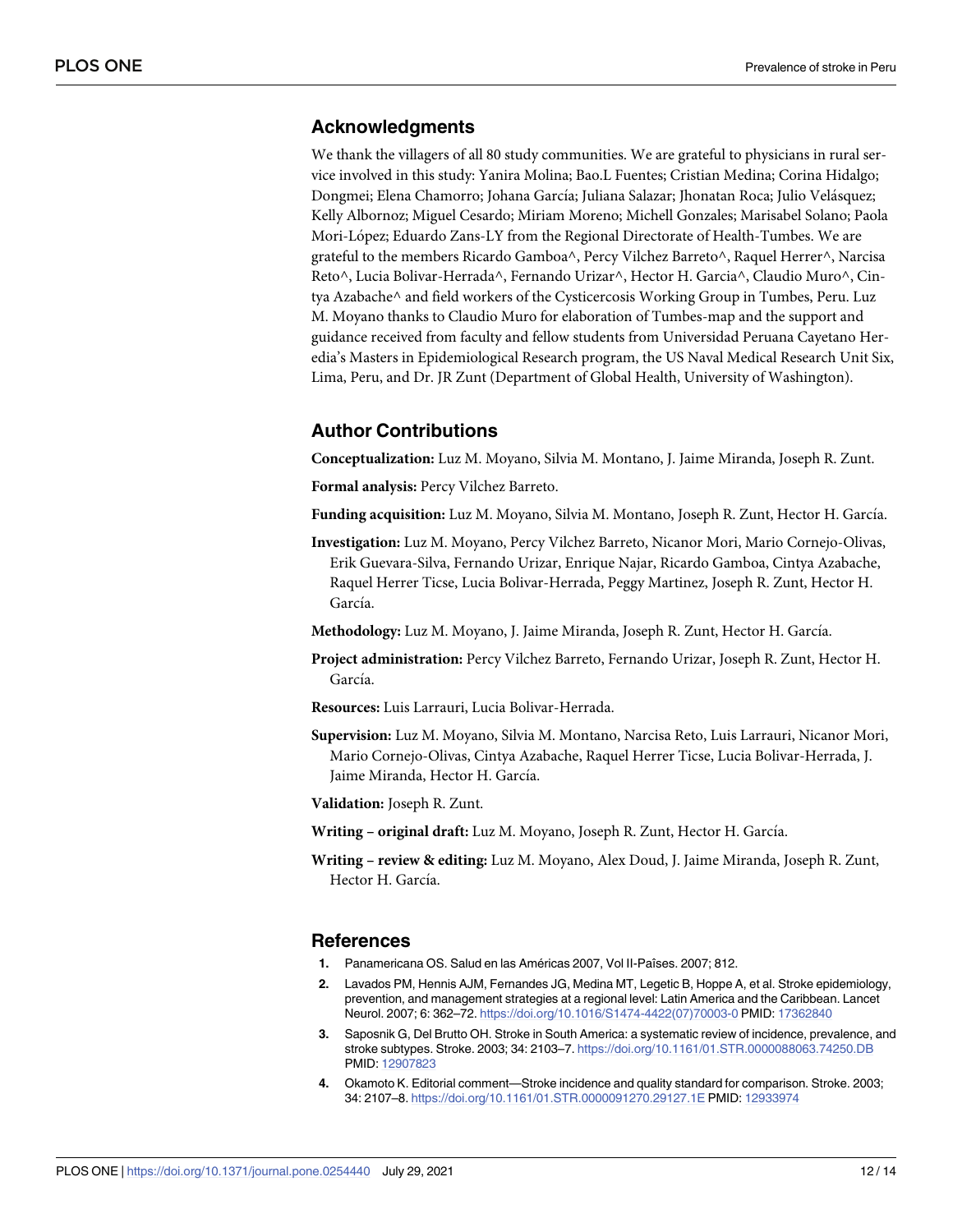- <span id="page-12-0"></span>**[5](#page-1-0).** Mazetti P, Affiliations A, Unit S, Neurologique C, Neurosciences B. Prevalence of Stroke at High Altitude (3380 m) in Cuzco, a Town of Peru. 2014; 562–568.
- **[6](#page-1-0).** Nicoletti a., Sofia V, Giuffrida S, Bartoloni a., Bartalesi F, Bartolo MLL, et al. Prevalence of Stroke: A Door-to-Door Survey in Rural Bolivia. Stroke. 2000; 31: 882–885. [https://doi.org/10.1161/01.str.31.4.](https://doi.org/10.1161/01.str.31.4.882) [882](https://doi.org/10.1161/01.str.31.4.882) PMID: [10753992](http://www.ncbi.nlm.nih.gov/pubmed/10753992)
- **[7](#page-1-0).** Camargo ECS, Bacheschi LA, Massaro AR. Stroke in Latin America. Neuroimaging Clin N Am. 2005; 15: 283–296. <https://doi.org/10.1016/j.nic.2005.07.002> PMID: [16198941](http://www.ncbi.nlm.nih.gov/pubmed/16198941)
- **[8](#page-1-0).** Del Brutto VJ, Ortiz JG, Del Brutto OH, Mera RM, Zambrano M, Biller J. Total cerebral small vessel disease score and cognitive performance in community-dwelling older adults. Results from the Atahualpa Project. Int J Geriatr Psychiatry. 2018; 33: 325–331. <https://doi.org/10.1002/gps.4747> PMID: [28548298](http://www.ncbi.nlm.nih.gov/pubmed/28548298)
- **[9](#page-1-0).** Touboul PJ, Hernández-Hernández R, Küçükog <sup>×</sup>lu S, Woo KS, Vicaut E, Labreuche J, et al. Carotid artery intima media thickness, plaque and framingham cardiovascular score in Asia, Africa/Middle East and Latin America: The PARC-AALA Study. Int J Cardiovasc Imaging. 2007; 23: 557–567. [https://doi.](https://doi.org/10.1007/s10554-006-9197-1) [org/10.1007/s10554-006-9197-1](https://doi.org/10.1007/s10554-006-9197-1) PMID: [17186134](http://www.ncbi.nlm.nih.gov/pubmed/17186134)
- **[10](#page-1-0).** Johnston SC, Mendis S, Mathers CD. Global variation in stroke burden and mortality: estimates from monitoring, surveillance, and modelling. Lancet Neurol. Elsevier Ltd; 2009; 8: 345–54. [https://doi.org/](https://doi.org/10.1016/S1474-4422%2809%2970023-7) [10.1016/S1474-4422\(09\)70023-7](https://doi.org/10.1016/S1474-4422%2809%2970023-7) PMID: [19233730](http://www.ncbi.nlm.nih.gov/pubmed/19233730)
- **[11](#page-1-0).** Feigin VL. Stroke epidemiology in the developing world. Lancet. 2005; 365: 2160–1. [https://doi.org/10.](https://doi.org/10.1016/S0140-6736%2805%2966755-4) [1016/S0140-6736\(05\)66755-4](https://doi.org/10.1016/S0140-6736%2805%2966755-4) PMID: [15978910](http://www.ncbi.nlm.nih.gov/pubmed/15978910)
- [12](#page-2-0). Brutto OH Del, Idrovo L, Mosquera A, Díaz-calderón E, Santibáñez R, Navas C, et al. Validación de un cuestionario para la detección del ictus en poblaciones hispanoparlantes. Rev . . . 2004; 39: 301-304. Available: <http://cat.inist.fr/?aModele=afficheN&cpsidt=16147032>
- **[13](#page-2-0).** Xing L, Jing L, Tian Y, Liu S, Lin M, Du Z, et al. High prevalence of stroke and uncontrolled associated risk factors are major public health challenges in rural northeast China: A population-based study. Int J Stroke. 2019; 0: 174749301985128. <https://doi.org/10.1177/1747493019851280> PMID: [31092151](http://www.ncbi.nlm.nih.gov/pubmed/31092151)
- **[14](#page-2-0).** Cantu-Brito C, Majersik JJ, Sánchez BN, Ruano A, Becerra-Mendoza D, Wing JJ, et al. Door-to-door capture of incident and prevalent stroke cases in Durango, Mexico: the Brain Attack Surveillance in Durango Study. Stroke. 2011; 42: 601–6. <https://doi.org/10.1161/STROKEAHA.110.592592> PMID: [21212398](http://www.ncbi.nlm.nih.gov/pubmed/21212398)
- **15.** Khedr EM, Elfetoh NA, Al Attar G, Ahmed M a, Ali AM, Hamdy A, et al. Epidemiological study and risk factors of stroke in Assiut Governorate, Egypt: community-based study. Neuroepidemiology. 2013; 40: 288–94. <https://doi.org/10.1159/000346270> PMID: [23486276](http://www.ncbi.nlm.nih.gov/pubmed/23486276)
- **[16](#page-2-0).** Del Brutto OH, Idrovo L, Mosquera a., Navas C, Santibanez R, Cuesta F, et al. Stroke in rural Ecuador: A three-phase, door-to-door survey. Neurology. 2004; 63: 1974–1975. [https://doi.org/10.1212/01.wnl.](https://doi.org/10.1212/01.wnl.0000145293.04832.78) [0000145293.04832.78](https://doi.org/10.1212/01.wnl.0000145293.04832.78) PMID: [15557530](http://www.ncbi.nlm.nih.gov/pubmed/15557530)
- **[17](#page-3-0).** Heart Association A. Cholesterol Management Guide [www.heart.org/cholesterol](http://www.heart.org/cholesterol) FOR HEALTHCARE PRACTITIONERS Cholesterol Management Guide. 2018; Available: [www.heart.org/cholesterol](http://www.heart.org/cholesterol)
- **[18](#page-3-0).** WHO. Definition and diagnosis of diabetes mellitus and intermediate hyperglycemia:Report of a WHO/ IDF consultation. Production. 2006; 1–52. doi:ISBN 92 4 159493 4
- **[19](#page-3-0).** U.S. Department of Health and Human Services. 2018 Physical Activity Guidelines Advisory Committee Scientific Report To the Secretary of Health and Human. 2018 Phys Act Guidel Advis Comm Sci Report To Secr Heal Hum Serv. 2018; Available: [https://health.gov/paguidelines/second-edition/report/pdf/](https://health.gov/paguidelines/second-edition/report/pdf/PAG_Advisory_Committee_Report.pdf) [PAG\\_Advisory\\_Committee\\_Report.pdf](https://health.gov/paguidelines/second-edition/report/pdf/PAG_Advisory_Committee_Report.pdf)
- **[20](#page-6-0).** INEI, Supervisión: D, Ramírez RR, Morán G, Genara F, Araujo R, et al. Perfil Sociodemográfico del Perú. 2008; Available: [https://www.inei.gob.pe/media/MenuRecursivo/publicaciones\\_digitales/Est/](https://www.inei.gob.pe/media/MenuRecursivo/publicaciones_digitales/Est/Lib1136/libro.pdf) [Lib1136/libro.pdf](https://www.inei.gob.pe/media/MenuRecursivo/publicaciones_digitales/Est/Lib1136/libro.pdf)
- **[21](#page-6-0).** Advani R, Naess H, Kurz MW. The golden hour of acute ischemic stroke. Scand J Trauma Resusc Emerg Med. Scandinavian Journal of Trauma, Resuscitation and Emergency Medicine; 2017; 25: 1–5. <https://doi.org/10.1186/s13049-016-0342-0> PMID: [28049498](http://www.ncbi.nlm.nih.gov/pubmed/28049498)
- **[22](#page-6-0).** Fennema-Notestine C, McEvoy LK, Notestine R, Panizzon MS, Yau WYW, Franz CE, et al. White matter disease in midlife is heritable, related to hypertension, and shares some genetic influence with systolic blood pressure. NeuroImage Clin. The Authors; 2016; 12: 737-745. [https://doi.org/10.1016/j.nicl.](https://doi.org/10.1016/j.nicl.2016.10.001) [2016.10.001](https://doi.org/10.1016/j.nicl.2016.10.001) PMID: [27790395](http://www.ncbi.nlm.nih.gov/pubmed/27790395)
- **[23](#page-9-0).** WHO MONICA Project Principal Investigators. The world health organization monica project (monitoring trends and determinants in cardiovascular disease): A major international collaboration. J Clin Epidemiol. 1988; 41: 105–114. [https://doi.org/10.1016/0895-4356\(88\)90084-4](https://doi.org/10.1016/0895-4356%2888%2990084-4) PMID: [3335877](http://www.ncbi.nlm.nih.gov/pubmed/3335877)
- **[24](#page-9-0).** O'Donnell M, Xavier D, Diener C, Sacco R, Lisheng L, Zhang H, et al. Rationale and design of interstroke: A global case-control study of risk factors for stroke. Neuroepidemiology. 2010; 35: 36–44. <https://doi.org/10.1159/000306058> PMID: [20389123](http://www.ncbi.nlm.nih.gov/pubmed/20389123)